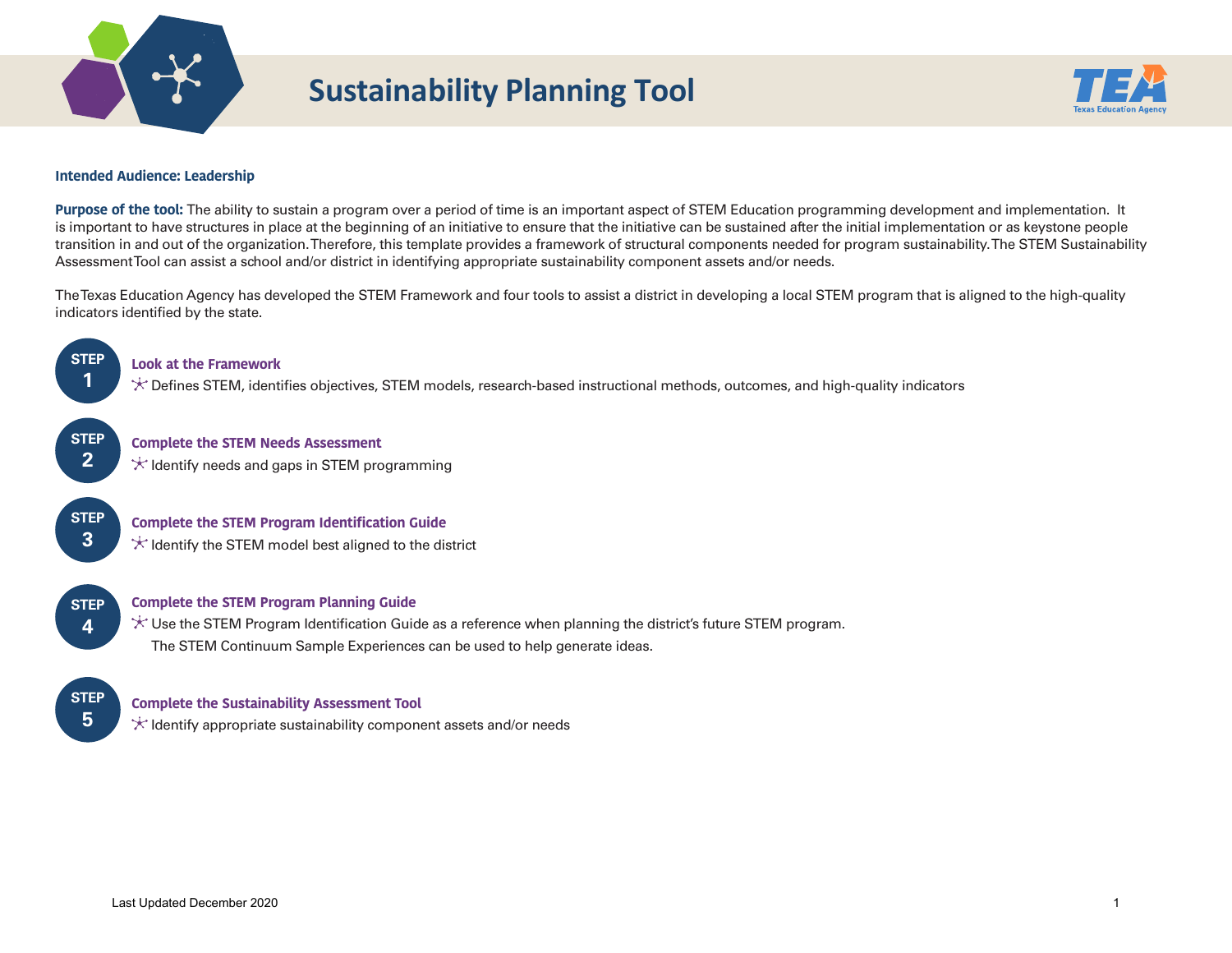## **I. STEM PROGRAM SUSTAINABILITY FRAMEWORK DOMAINS AND DEFINITIONS**

| <b>Factors that affect sustainability (Domains)</b>  | <b>Definitions</b>                                                                                                                                                                                                                                                                |
|------------------------------------------------------|-----------------------------------------------------------------------------------------------------------------------------------------------------------------------------------------------------------------------------------------------------------------------------------|
| <b>Environmental Support for STEM</b>                | Having a supportive internal and external climate for the program and/or initiatives<br>• District/leadership support<br>• Family and community support<br>• Informal education and industry partners support                                                                     |
| <b>Funding Stability for STEM</b>                    | Establishing a braided and consistent financial base for the STEM program<br>• Local, state, and federal funding sources<br>• Leveraging local resources<br>• Funding is sustainable                                                                                              |
| <b>Stakeholder Partnerships for STEM Programming</b> | Cultivating and maintaining connections between the program and its stakeholders<br>• Community partnerships<br>· Informal education, higher education, and industry partnerships<br>• Family and student connections                                                             |
| <b>Organizational Capacity for STEM Programming</b>  | Having the internal support and resources needed to effectively manage the STEM program and its activities<br>. District and school leadership support for the STEM program<br>• Supportive organizational systems<br>•Teacher knowledge/skill<br>• STEM professional development |
| <b>Evaluation of the STEM Program</b>                | Assessing the STEM program to inform planning and documenting results<br>• A system of accountability<br>. Assessments and artifacts at the district-level, building-level, and individual classroom-level<br>• Communicating results to stakeholders                             |
| <b>Adaptation of the STEM Program</b>                | Taking actions that adapt and improve your STEM program to ensure its ongoing effectiveness<br>• Changes to the STEM program's strategic plan<br>• Leadership and personnel changes/additions<br>• Operational changes/additions<br>• STEM curricular program changes/additions   |
| <b>Communications about the STEM Program</b>         | Strategic communication with stakeholders and the public about the program/initiative<br>. Marketing of the STEM program to a variety of stakeholders<br>• A variety of strategies for information dissemination and communication with stakeholders                              |
| <b>Strategic Planning for the STEM Program</b>       | Using processes that guide a program's directions, goals, and strategies<br>· STEM vision, mission, goals<br>• Financial Plan<br>• Sustainability Plan<br>• Stakeholder roles and responsibilities                                                                                |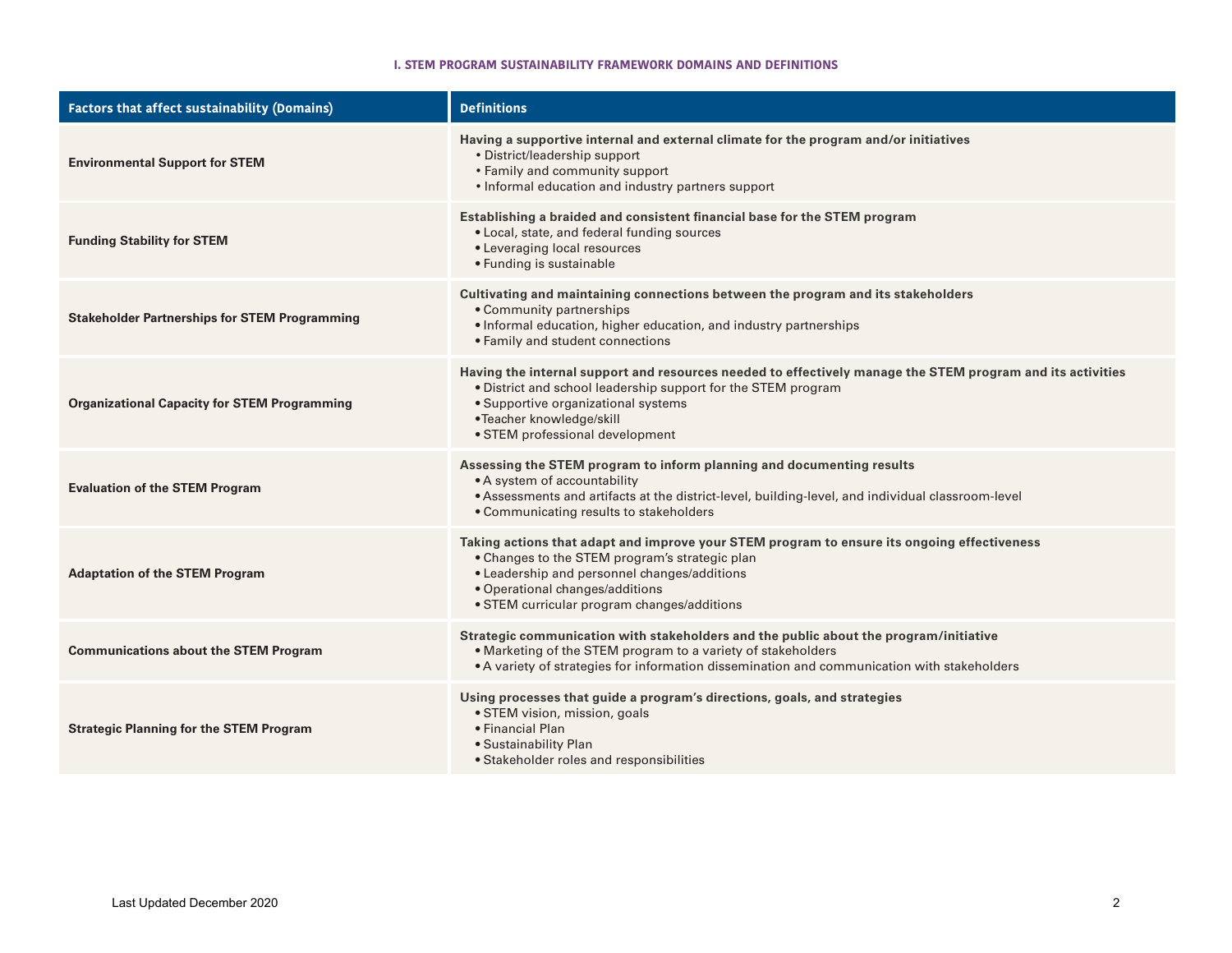#### **II. STEM PROGRAM SUSTAINABILITY ASSESSMENT TOOL**

This survey will enable you/your organization to assess the current capacity for sustainability in regard to your STEM programming. The responses will identify sustainability strengths and challenges, which can be used to guide action planning for STEM education program development and/or on-going implementation.

#### **Directions:**

In the following survey, you will rate your STEM program across a range of specific factors that affect sustainability. For each statement, circle the number that best indicates the extent to which your **STEM program has or does the following things.** After completing the assessment, use the reflection questions for further discussion and action planning.

## **Environmental Support: Having a supportive internal and external climate for your STEM program**

|    |                                                                                     | <b>TO LITTLE OR</b><br><b>NO EXTENT</b> |              |   |                | <b>TO A VERY</b><br><b>GREAT EXTENT</b> | <b>NOT ABLE TO</b><br><b>ANSWER</b> |
|----|-------------------------------------------------------------------------------------|-----------------------------------------|--------------|---|----------------|-----------------------------------------|-------------------------------------|
| 1. | Champions exist who strongly support the STEM program                               |                                         |              | 3 | 4              | 5                                       | <b>NA</b>                           |
|    | 2. The STEM program has strong STEM champions with the ability to garner resources. |                                         | $2^{\circ}$  | 3 | $\overline{4}$ | 5                                       | <b>NA</b>                           |
|    | 3. The STEM program has leadership support from within the larger organization      |                                         | $\mathbf{2}$ | 3 | $\overline{4}$ | 5                                       | <b>NA</b>                           |
| 4. | The STEM program has leadership support from outside of the organization.           |                                         |              | 3 | $\overline{4}$ | 5                                       | <b>NA</b>                           |
| 5. | The STEM program has strong public support.                                         |                                         |              | 3 | 4              | 5                                       | <b>NA</b>                           |

#### **Refection Questions:**

- To what extent is STEM being supported at the national, state, and local levels?
- Are there community partners that could help your program better meet its goals?
- What support is still needed for STEM to be successful at the district/campus level?
- What are the barriers/challenges/solutions to obtaining and maintaining support?

#### **Funding Stability: Establishing a consistent fnancial base for your STEM program**

|    |                                                                                                                     | <b>TO LITTLE OR</b><br><b>NO EXTENT</b> |   |                | <b>TO A VERY</b><br><b>GREAT EXTENT</b> | <b>NOT ABLE TO</b><br><b>ANSWER</b> |
|----|---------------------------------------------------------------------------------------------------------------------|-----------------------------------------|---|----------------|-----------------------------------------|-------------------------------------|
|    | 1. The program has local funds available for STEM.                                                                  |                                         | 3 | $\overline{4}$ | 5                                       | <b>NA</b>                           |
|    | 2. The district implements policies to help ensure sustained funding.                                               |                                         | 3 | $\overline{4}$ | 5                                       | <b>NA</b>                           |
|    | 3. The STEM program has braided funding sources including a combination of local, state,<br>and/or federal funding. |                                         | 3 | $\overline{4}$ | 5                                       | <b>NA</b>                           |
|    | 4. The STEM program has sustained funding.                                                                          |                                         | 3 | $\overline{4}$ | 5                                       | <b>NA</b>                           |
| 5. | The STEM program leverages local business and industry resources.                                                   |                                         | 3 | $\overline{4}$ |                                         | <b>NA</b>                           |

#### **Refection Questions:**

- What fnancial support is provided by administration (building-level funding)?
- What financial support is provided by other entities?
- What funding is needed short-term and long-term?
- What are other local and national resources that could be considered?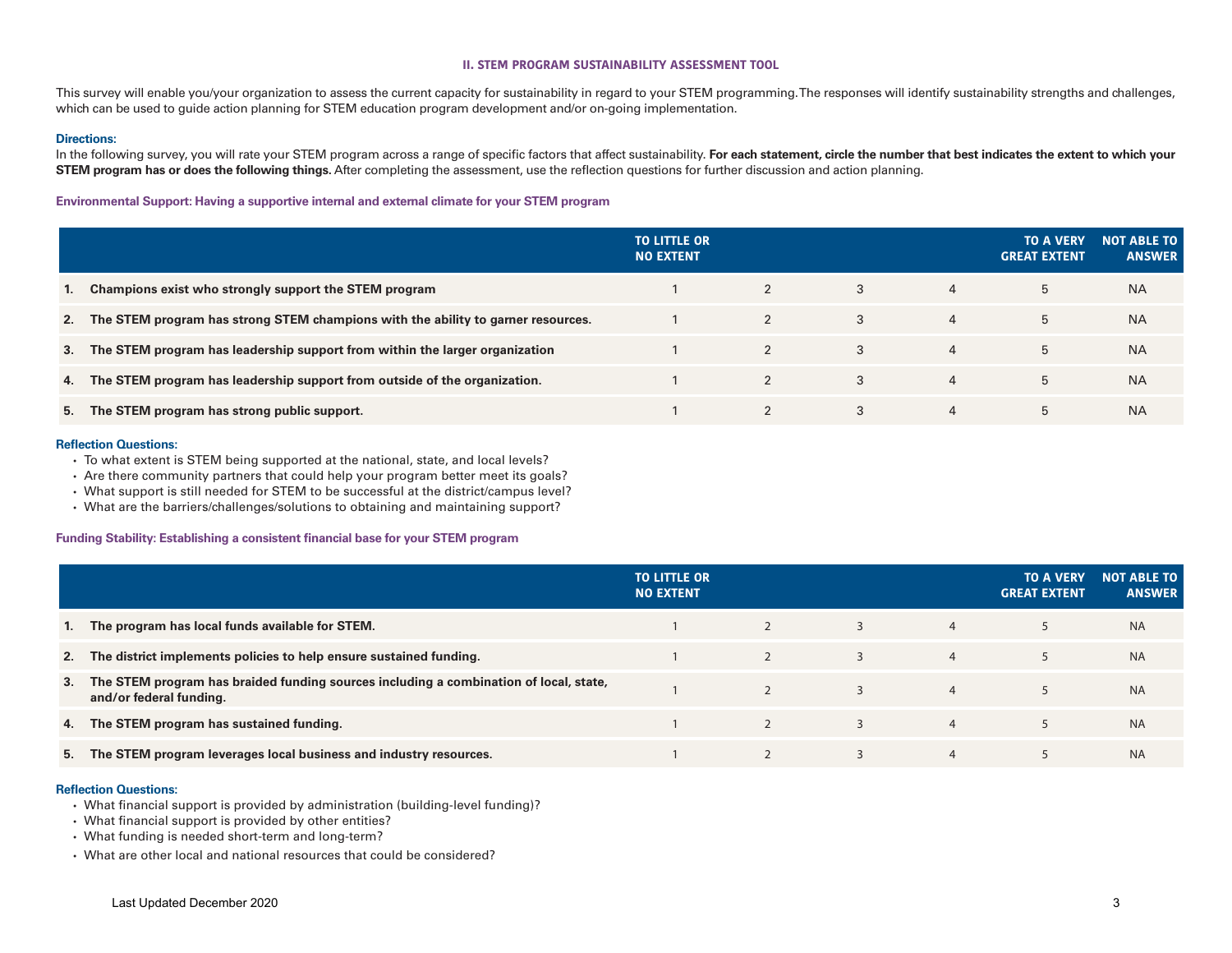**Stakeholder Partnerships: Cultivating and maintaining connections between your STEM program and its stakeholders (PK-12 formal STEM educators, informal STEM educators, institutes of higher**  education, non-profits, business/industry partners, parents, and students)

|    |                                                                      | <b>TO LITTLE OR</b><br><b>NO EXTENT</b> |   |                | <b>TO A VERY</b><br><b>GREAT EXTENT</b> | <b>NOT ABLE TO</b><br><b>ANSWER</b> |
|----|----------------------------------------------------------------------|-----------------------------------------|---|----------------|-----------------------------------------|-------------------------------------|
|    | Diverse stakeholders are invested in the success of the program.     |                                         | 3 | $\overline{4}$ |                                         | <b>NA</b>                           |
|    | 2. The STEM program communicates with stakeholders regularly.        |                                         | 3 | $\overline{4}$ |                                         | <b>NA</b>                           |
| 3. | Community organizations are involved with the STEM program.          |                                         | 3 | $\overline{4}$ |                                         | <b>NA</b>                           |
| 4. | Community members are passionately committed to local STEM programs. |                                         | 3 | $\overline{4}$ |                                         | <b>NA</b>                           |
| 5. | The community is engaged in the development of STEM program goals.   |                                         | 3 | $\overline{4}$ |                                         | <b>NA</b>                           |

#### **Refection Questions:**

• What partnerships currently exist? What is the strength of each of these partnerships? What do both sides bring to the partnership and how does each partner beneft?

- Who is/will be responsible and accountable for partnerships?
- What district/school protocols are in place for partnerships?
- How are partnerships being assessed to ensure alignment to initiatives and beneft to stakeholders?
- What are the barriers/challenges/solutions to developing or sustaining partnerships?

#### **Organizational Capacity: Having the internal support and resources needed to effectively manage your STEM program and its activities**

|    |                                                                                                                | <b>TO LITTLE OR</b><br><b>NO EXTENT</b> |   |                | <b>TO A VERY</b><br><b>GREAT EXTENT</b> | <b>NOT ABLE TO</b><br><b>ANSWER</b> |
|----|----------------------------------------------------------------------------------------------------------------|-----------------------------------------|---|----------------|-----------------------------------------|-------------------------------------|
|    | 1. The STEM program is well integrated into the core content areas.                                            |                                         | 3 | $\overline{4}$ | 5                                       | <b>NA</b>                           |
|    | 2. Organizational systems are in place to support the various STEM program needs.                              |                                         | 3 | $\overline{4}$ | 5                                       | <b>NA</b>                           |
| 3. | Leadership effectively articulates the vision of the STEM program to external partners.                        |                                         | 3 | $\overline{4}$ | 5                                       | <b>NA</b>                           |
| 4. | Leadership efficiently manages staff and other resources.                                                      |                                         | 3 | $\overline{4}$ | 5                                       | <b>NA</b>                           |
|    | 5. The STEM program has adequately trained staff to complete the program's goals.                              |                                         | 3 | $\overline{4}$ | 5                                       | <b>NA</b>                           |
| 6. | A STEM professional development plan has been developed and communicated with staff<br>and the STEM community. |                                         | 3 | $\overline{4}$ | 5                                       | <b>NA</b>                           |

#### **Refection Questions:**

- What other supports are present in the district/school? (e.g. district leadership, building leadership, teacher leadership, faculty and staff expertise and skill, pre-service teachers, families, community partners/volunteers, etc.
- To what extent are there school to school, classroom to classroom, and/or teacher to teacher collaborations within the district/school? What might collaboration include (e.g. resources, equipment and materials, expertise, successes and failures)?
- What will STEM professional development look like short-term and long-term?
- Are there STEM professional learning communities and/or community of practice opportunities for teachers and staff?
- What are the barriers/challenges/solutions to developing or sustaining organizational capacity?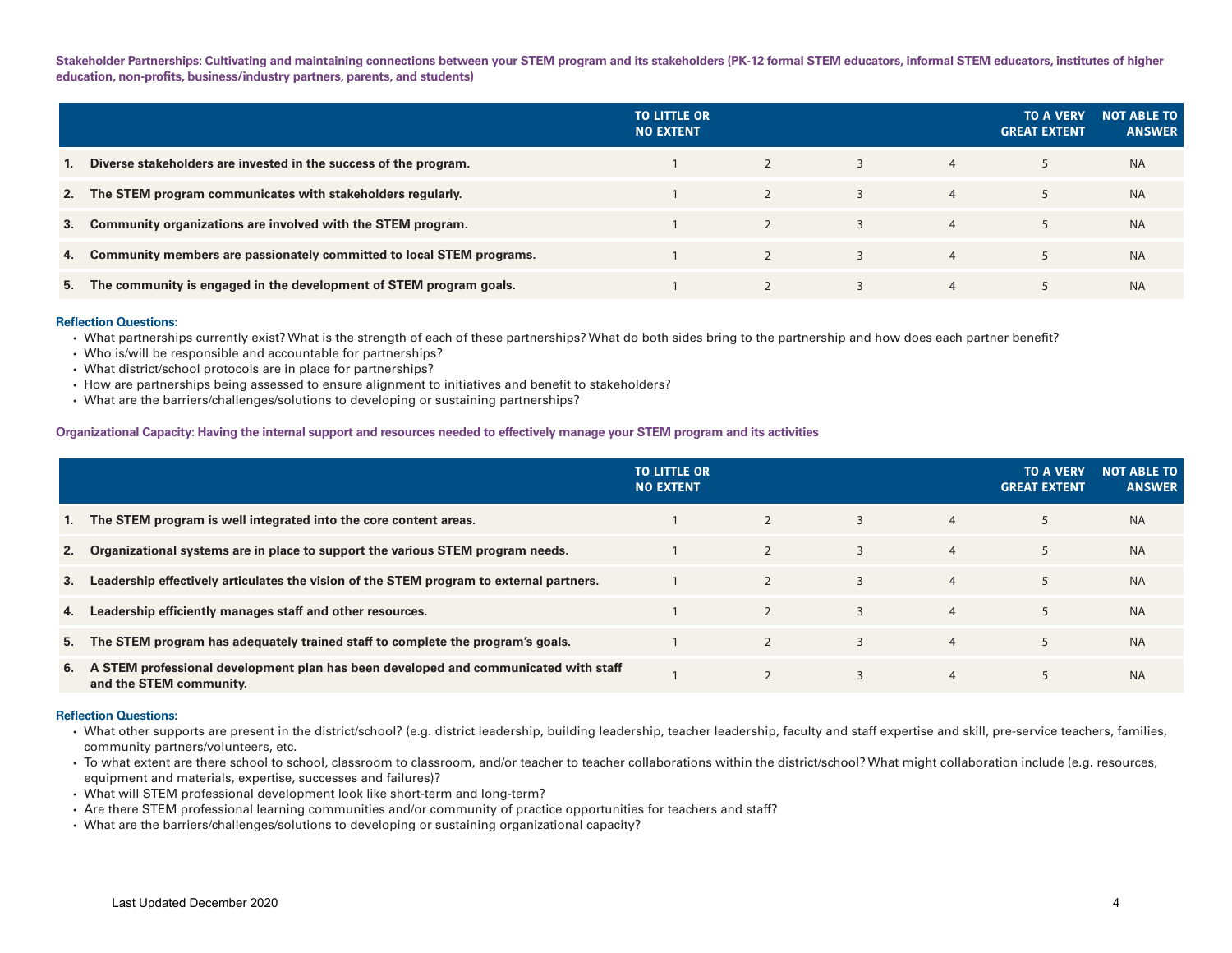|                                                                                                    | <b>TO LITTLE OR</b><br><b>NO EXTENT</b> |   |                |                | <b>TO A VERY</b><br><b>GREAT EXTENT</b> | <b>NOT ABLE TO</b><br><b>ANSWER</b> |
|----------------------------------------------------------------------------------------------------|-----------------------------------------|---|----------------|----------------|-----------------------------------------|-------------------------------------|
| 1. The STEM program is using the STEM Fidelity of Implementation Rubric for program<br>evaluation. |                                         | 2 | $\overline{3}$ | $\overline{4}$ | 5                                       | <b>NA</b>                           |
|                                                                                                    |                                         |   |                |                |                                         |                                     |
|                                                                                                    |                                         |   |                |                |                                         |                                     |
|                                                                                                    |                                         |   |                |                |                                         |                                     |
|                                                                                                    |                                         |   |                |                |                                         |                                     |

## **Refection Questions:**

•

- What is the accountability system in place in regard to STEM teaching and learning in the district/school?
- How will the STEM initiative(s) be assessed and evaluated?

## **Program Adaptation:Taking actions that adapt and improve your STEM program to ensure its ongoing effectiveness**

|    |                                                                                                                                                 | <b>TO LITTLE OR</b><br><b>NO EXTENT</b> |                |   |                | <b>TO A VERY</b><br><b>GREAT EXTENT</b> | <b>NOT ABLE TO</b><br><b>ANSWER</b> |
|----|-------------------------------------------------------------------------------------------------------------------------------------------------|-----------------------------------------|----------------|---|----------------|-----------------------------------------|-------------------------------------|
| 1. | The STEM program periodically reviews the evidence collected and adjusts to better serve<br>students.                                           |                                         | $\overline{2}$ | 3 | $\overline{4}$ | 5                                       | <b>NA</b>                           |
|    | 2. The STEM program adapts instructional strategies to better serve students.                                                                   |                                         |                | 3 | $\overline{4}$ | 5                                       | <b>NA</b>                           |
|    | 3. The STEM program adapts to new content and technology.                                                                                       |                                         | $\overline{2}$ | 3 | $\overline{4}$ | 5                                       | <b>NA</b>                           |
|    | 4. The STEM program proactively adapts to changes with labor market needs.                                                                      |                                         | $\overline{2}$ | 3 | $\overline{4}$ | 5                                       | <b>NA</b>                           |
| 5. | The STEM program makes decisions about which components are ineffective and should<br>not continue.                                             |                                         | $\mathcal{P}$  | 3 | $\overline{4}$ | 5                                       | <b>NA</b>                           |
| 6. | The STEM program evaluates teachers' strengths and opportunities for growth and<br>develops professional development to address specific areas. |                                         |                | 3 | $\overline{4}$ | 5                                       | <b>NA</b>                           |

#### **Refection Questions:**

• How is assessment and evaluation information used to drive future program decision-making?

• When will changes take place?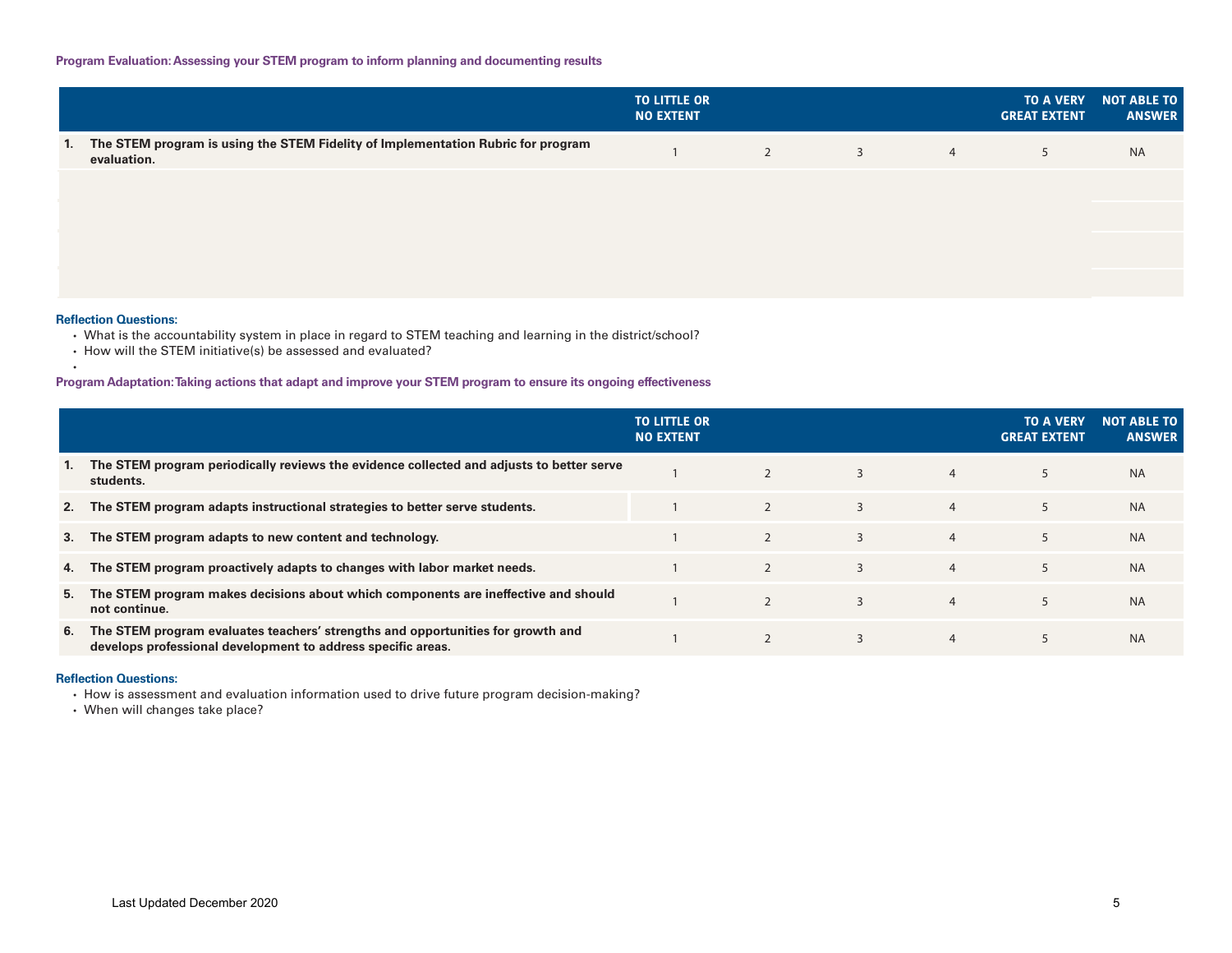|    |                                                                                                                       | <b>TO LITTLE OR</b><br><b>NO EXTENT</b> |                |                |                | <b>TO A VERY</b><br><b>GREAT EXTENT</b> | <b>NOT ABLE TO</b><br><b>ANSWER</b> |
|----|-----------------------------------------------------------------------------------------------------------------------|-----------------------------------------|----------------|----------------|----------------|-----------------------------------------|-------------------------------------|
|    | 1. The STEM program has communication strategies to secure and maintain public support.                               |                                         | $\overline{2}$ | $\overline{3}$ | $\overline{4}$ | 5                                       | <b>NA</b>                           |
| 2. | Leadership and STEM program staff communicate the need for the STEM program to the<br>public using labor market data. |                                         |                |                |                |                                         |                                     |

#### **Refection Questions:**

•

- In what ways are STEM activities/projects/events communicated to the rest of the school community and beyond?
- What are the barriers/challenges/solutions to communicating with specifc stakeholders?

## **Strategic Planning: Using processes that guide your STEM program's direction, goals, and strategies**

|    |                                                                                       | <b>TO LITTLE OR</b><br><b>NO EXTENT</b> |   |   |                | <b>TO A VERY</b><br><b>GREAT EXTENT</b> | <b>NOT ABLE TO</b><br><b>ANSWER</b> |
|----|---------------------------------------------------------------------------------------|-----------------------------------------|---|---|----------------|-----------------------------------------|-------------------------------------|
| 1. | The STEM program plans for future resource needs.                                     |                                         | 2 | 3 | $\overline{4}$ |                                         | <b>NA</b>                           |
|    | 2. The STEM program has a long-term financial plan.                                   |                                         | 2 | 3 | $\overline{4}$ |                                         | <b>NA</b>                           |
|    | 3. The STEM program has a sustainability plan.                                        |                                         | 2 | 3 | $\overline{4}$ | 5                                       | <b>NA</b>                           |
|    | 4. The STEM program's goals are understood by all stakeholders.                       |                                         |   |   | $\overline{4}$ | 5                                       | <b>NA</b>                           |
|    | 5. The STEM program clearly outlines roles and responsibilities for all stakeholders. |                                         |   |   | $\overline{4}$ |                                         | <b>NA</b>                           |

#### **Refection Questions:**

• To what extent is STEM included in the district's and/or school's vision/mission/strategic plan? What are the short and long-term goals of the STEM program/initiative?

• How will STEM programming be implemented to meet these goals?

• How will the STEM program be assessed to determine if goals are being met?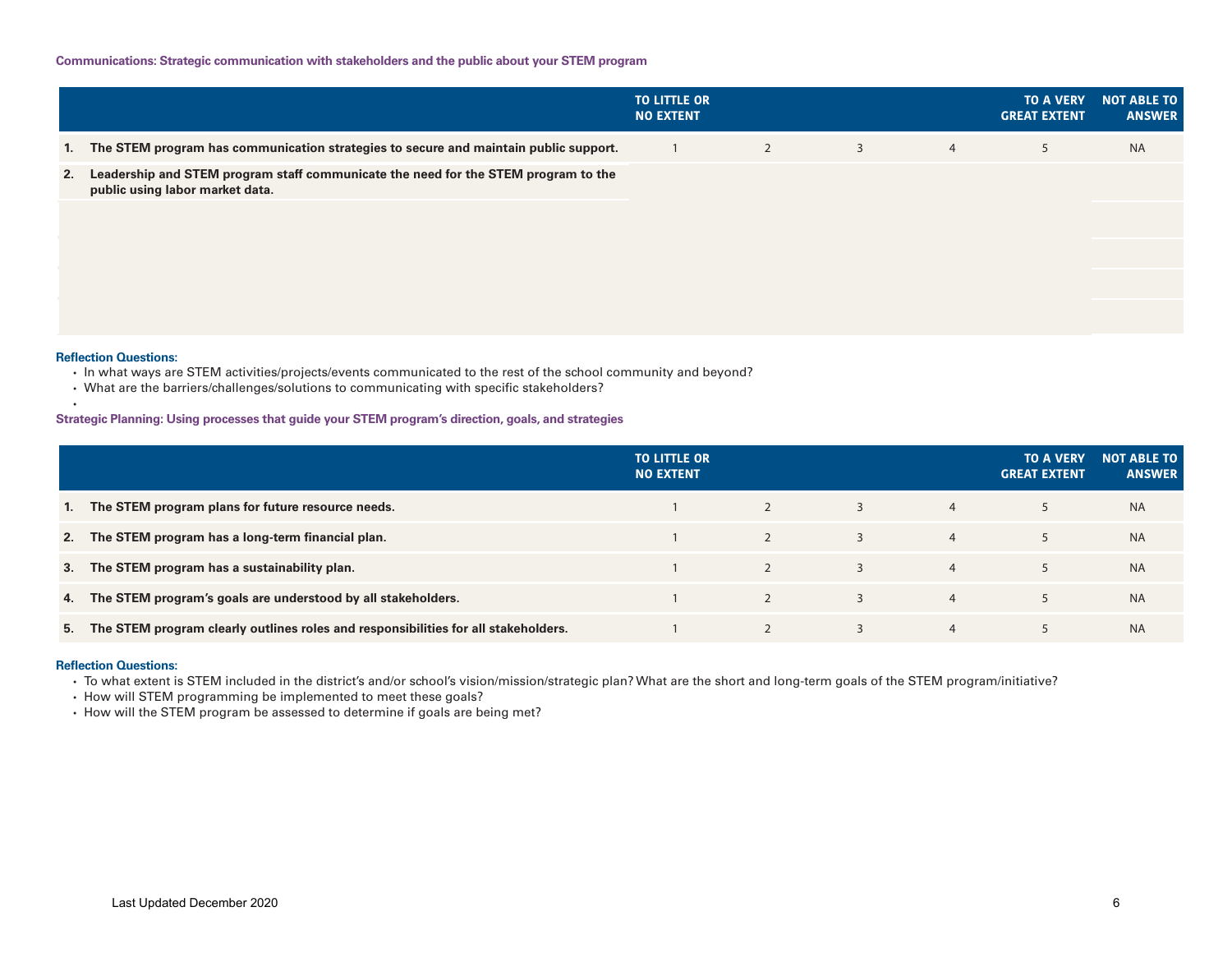## **III. STEM PROGRAM SUSTAINABILITY RATING**

Once you have completed the STEM Program Sustainability Assessment, use the rating sheet to calculate your scores.

|                                 | Add up the scores in each<br>domain. Exclude 'NA' | Divide the domain total by the<br>total number of items with a<br>score. Exclude 'NA' | Average together all of the<br>domain scores. |  |  |
|---------------------------------|---------------------------------------------------|---------------------------------------------------------------------------------------|-----------------------------------------------|--|--|
|                                 | <b>Domain Total:</b>                              | <b>Average Score for Domain:</b>                                                      | <b>Overall Score:</b>                         |  |  |
| <b>Ecosystem Support</b>        |                                                   |                                                                                       |                                               |  |  |
| <b>Funding Stability</b>        |                                                   |                                                                                       |                                               |  |  |
| <b>Stakeholder Partnerships</b> |                                                   |                                                                                       |                                               |  |  |
| <b>Organizational Capacity</b>  |                                                   |                                                                                       |                                               |  |  |
| <b>Program Evaluation</b>       |                                                   |                                                                                       |                                               |  |  |
| <b>Program Adaptation</b>       |                                                   |                                                                                       |                                               |  |  |
| <b>Communications</b>           |                                                   |                                                                                       |                                               |  |  |
| <b>Strategic Planning</b>       |                                                   |                                                                                       |                                               |  |  |

Use these results to guide sustainability action planning for your STEM program. The domains with lower average scores indicate areas where your program's capacity for sustainability could be improved. The domains with lower averages can be supported through the use of STEM tools from the toolkit and can be found in the table in Section IV: STEM Program Sustainability Action Planning Template.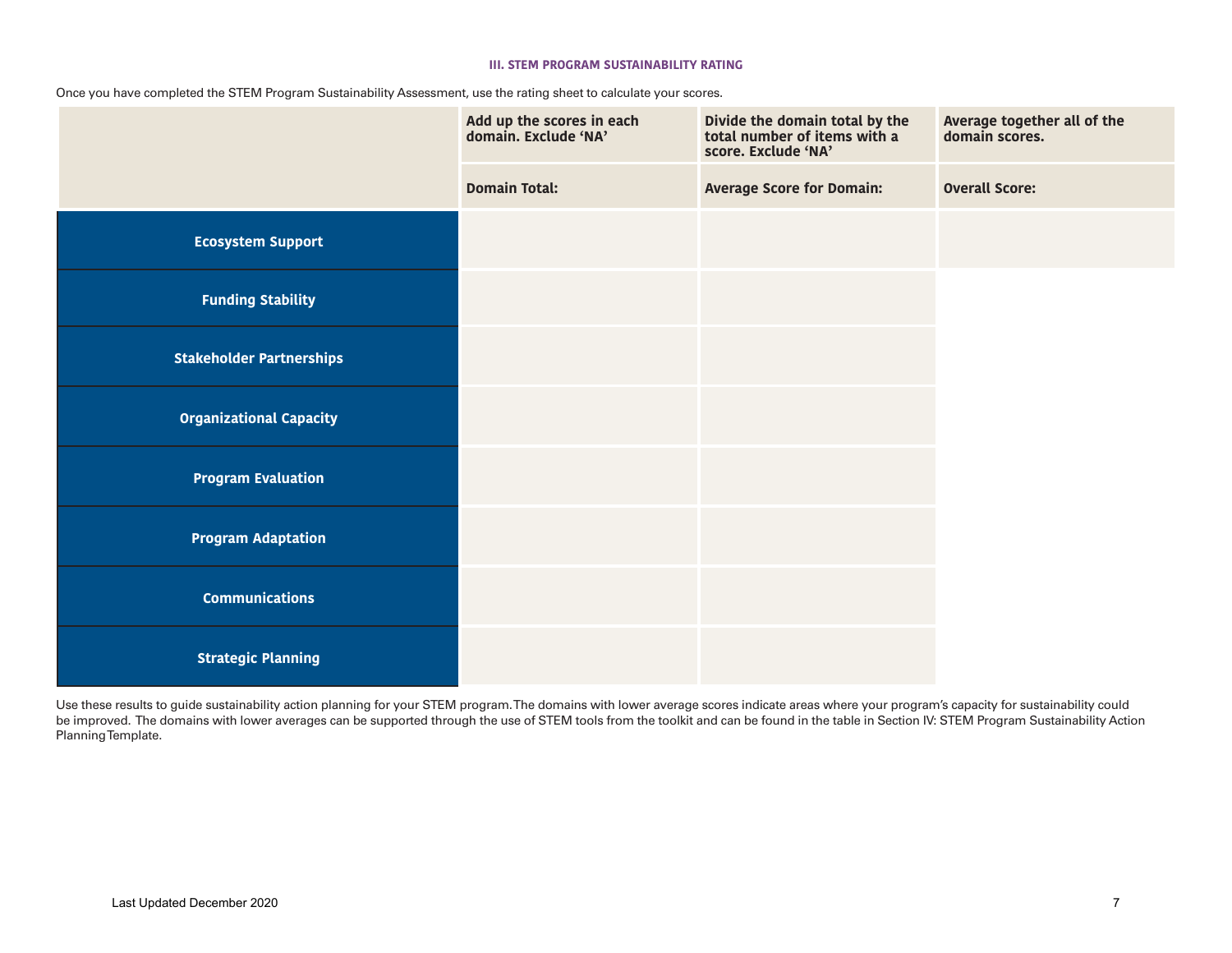#### **I. STEM PROGRAM SUSTAINABILITY ACTION PLANNING TEMPLATE**

This action planning template is a tool for developing action steps towards improving your STEM program model (Introductory, Exploratory, Partial, or full immersion). Use your STEM program sustainability assessment results and discussion of the associated refection questions in each domain to develop a sustainability plan for your STEM program.

Instructions: Use this Sustainability Action Planning Template to assist in creating action steps to meet the sustainability needs of your STEM program. Based on the areas needing improvement, identified by lower scores on the sustainability assessment, create at least one goal for each sustainability domain. Develop action steps that will help you to achieve each goal and a timeline of when these action steps will occur. Identify the people and resources needed to implement each action step. Determine appropriate evaluation checkpoints for assessing your progress towards meeting the identifed goals. Supporting TEA Tools from the STEM Toolkit are identifed for reference to support the development and implementation of this plan.

| <b>Fatctors that affect sustainability</b><br>(Domains)                                                                                                                                                                                                                                                                                                                                                                                                                                                                                                                                                                                                                                                                                                                                                                                                                                          | Develop a sustainability<br>goal for each domain<br>based on your STEM<br>program sustainability<br>assessment results                                                                                                                                                                                                                                                                                                                                                                                                                                                                              | <b>Develop action steps</b><br>with timelines that will<br>help you to achieve<br>each goal. | Who needs to be<br>involved to implement<br>each step? | What resources are<br>needed to implement<br>each step? | What are the evaluation<br>checkpoints that will<br>help to ensure progress<br>towards goals? |  |  |  |  |
|--------------------------------------------------------------------------------------------------------------------------------------------------------------------------------------------------------------------------------------------------------------------------------------------------------------------------------------------------------------------------------------------------------------------------------------------------------------------------------------------------------------------------------------------------------------------------------------------------------------------------------------------------------------------------------------------------------------------------------------------------------------------------------------------------------------------------------------------------------------------------------------------------|-----------------------------------------------------------------------------------------------------------------------------------------------------------------------------------------------------------------------------------------------------------------------------------------------------------------------------------------------------------------------------------------------------------------------------------------------------------------------------------------------------------------------------------------------------------------------------------------------------|----------------------------------------------------------------------------------------------|--------------------------------------------------------|---------------------------------------------------------|-----------------------------------------------------------------------------------------------|--|--|--|--|
| <b>Environmental Support for STEM</b>                                                                                                                                                                                                                                                                                                                                                                                                                                                                                                                                                                                                                                                                                                                                                                                                                                                            |                                                                                                                                                                                                                                                                                                                                                                                                                                                                                                                                                                                                     |                                                                                              |                                                        |                                                         |                                                                                               |  |  |  |  |
| Tools from the TEA STEM Toolkit to<br>support this domain                                                                                                                                                                                                                                                                                                                                                                                                                                                                                                                                                                                                                                                                                                                                                                                                                                        | *Leadership Roles and Responsibilities - This document provides an overview of STEM program responsibilities for a variety of leadership<br>roles. This tool can assist with identifying the appropriate supports provided by a variety of leaders internal and external to the organization.<br>*STEM School-wide Implementation and Planning Guide – This guide can be referenced to align environmental supports with STEM<br>program quality indicators such as Equity and Access; STEM Program Design and Timeline; Stakeholder Engagement; and Communication/<br><b>Marketing Strategies.</b> |                                                                                              |                                                        |                                                         |                                                                                               |  |  |  |  |
| <b>Funding Stability for STEM</b>                                                                                                                                                                                                                                                                                                                                                                                                                                                                                                                                                                                                                                                                                                                                                                                                                                                                |                                                                                                                                                                                                                                                                                                                                                                                                                                                                                                                                                                                                     |                                                                                              |                                                        |                                                         |                                                                                               |  |  |  |  |
| *Funding Needs Chart and Sources for STEM - This chart provides an overview of a variety of funding sources for STEM education. This tool<br>can assist with identifying appropriate funding sources for the specific needs of your STEM program.<br>*Leadership Roles and Responsibilities - This document provides an overview of STEM program responsibilities for a variety of leadership<br>roles including stakeholder partners. This tool can assist with identifying the individuals in leadership responsible for a variety of funding<br>Tools from the TEA STEM Toolkit to<br>support this domain<br>supports.<br>*STEM School-wide Implementation and Planning Guide - This guide can be referenced to align funding stability with STEM program quality<br>indicators such as School Climate, Culture, and Structure; STEM Program Design and Timeline; and Stakeholder Engagement. |                                                                                                                                                                                                                                                                                                                                                                                                                                                                                                                                                                                                     |                                                                                              |                                                        |                                                         |                                                                                               |  |  |  |  |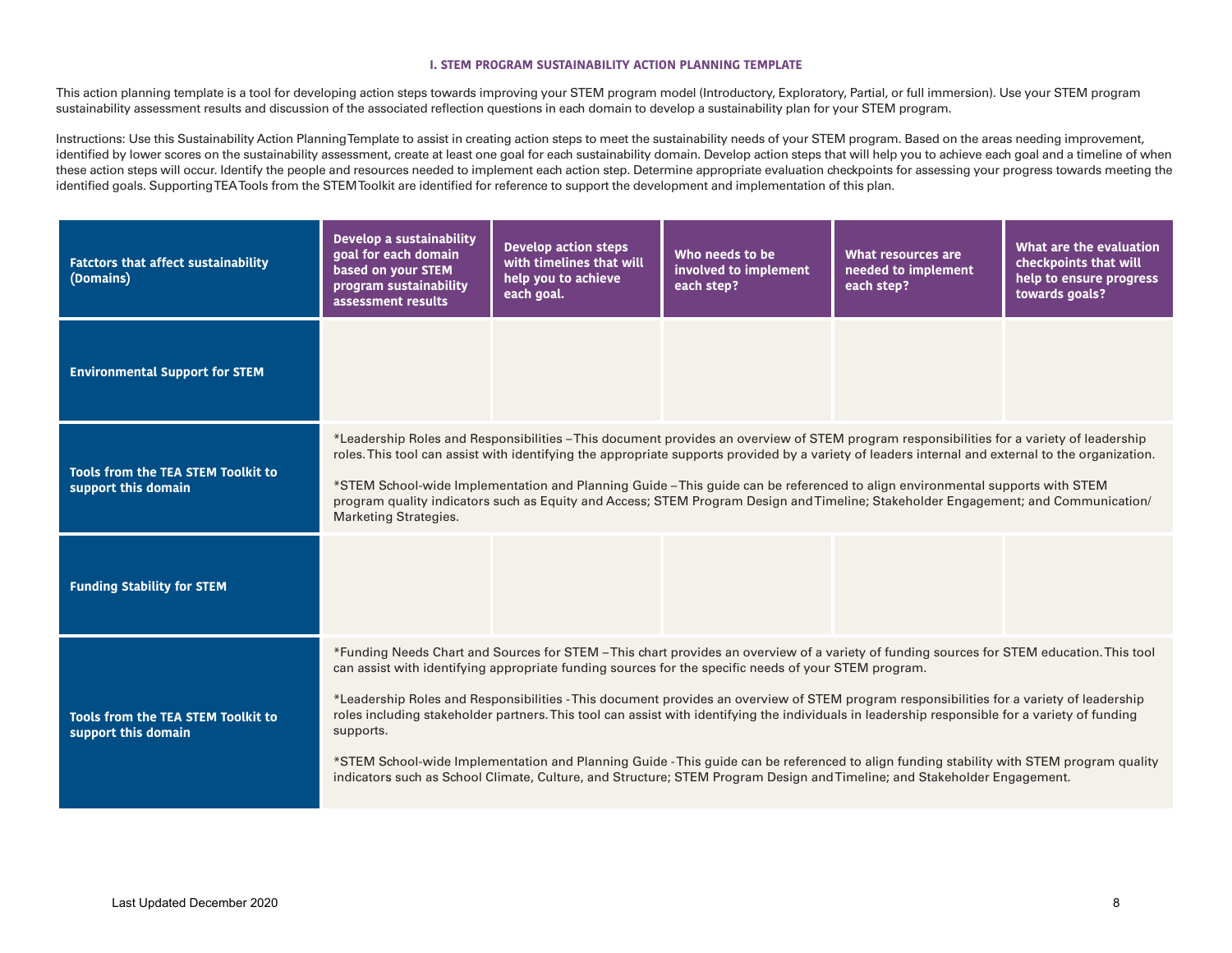| <b>Fatctors that affect sustainability</b><br>(Domains)          | Develop a sustainability<br>goal for each domain<br>based on your STEM<br>program sustainability<br>assessment results | <b>Develop action steps</b><br>with timelines that will<br>help you to achieve<br>each goal. | Who needs to be<br>involved to implement<br>each step?                                                                                                                                                                                                                                                                                                                                                                                                                                                                                                                                                                                                                                                                                                                                                                                                                                                                                                                                                                                                                                                                                                                                                                                                                                                                                                                                                                                                                                                                                                                                                                                                                                                                                                                                                                                                                    | <b>What resources are</b><br>needed to implement<br>each step? | What are the evaluation<br>checkpoints that will<br>help to ensure progress<br>towards goals? |
|------------------------------------------------------------------|------------------------------------------------------------------------------------------------------------------------|----------------------------------------------------------------------------------------------|---------------------------------------------------------------------------------------------------------------------------------------------------------------------------------------------------------------------------------------------------------------------------------------------------------------------------------------------------------------------------------------------------------------------------------------------------------------------------------------------------------------------------------------------------------------------------------------------------------------------------------------------------------------------------------------------------------------------------------------------------------------------------------------------------------------------------------------------------------------------------------------------------------------------------------------------------------------------------------------------------------------------------------------------------------------------------------------------------------------------------------------------------------------------------------------------------------------------------------------------------------------------------------------------------------------------------------------------------------------------------------------------------------------------------------------------------------------------------------------------------------------------------------------------------------------------------------------------------------------------------------------------------------------------------------------------------------------------------------------------------------------------------------------------------------------------------------------------------------------------------|----------------------------------------------------------------|-----------------------------------------------------------------------------------------------|
| <b>STEM Stakeholder Partnerships</b>                             |                                                                                                                        |                                                                                              |                                                                                                                                                                                                                                                                                                                                                                                                                                                                                                                                                                                                                                                                                                                                                                                                                                                                                                                                                                                                                                                                                                                                                                                                                                                                                                                                                                                                                                                                                                                                                                                                                                                                                                                                                                                                                                                                           |                                                                |                                                                                               |
| <b>Tools from the TEA STEM Toolkit to</b><br>support this domain | roles including stakeholder partners.                                                                                  | Engagement; and Communication/Marketing strategies.                                          | *Leadership Roles and Responsibilities - This document provides an overview of STEM program responsibilities for a variety of leadership<br>This tool can assist with identifying how program partners can support the STEM program.<br>*STEM School-wide Implementation and Planning Guide -This guide can be referenced to align stakeholder partnership sustainability<br>with STEM program quality indicators such as STEM Program Design and Timeline; Curricular Aspects of the STEM Program; Stakeholder<br>*Family Interest Survey – This survey provides a communication and information gathering mechanism that can work to better the<br>relationships/partnerships with the school community, specifically families. This tool can assist with identifying appropriate family<br>engagement opportunities to develop and maintain collaborations between the school and its families.<br>*Student Interest Survey - This survey provides a communication and information gathering mechanism that can work to better the<br>relationships/partnerships with the school community, specifically students. This tool can assist with identifying appropriate student<br>engagement opportunities to develop and maintain collaborations between the students and other stakeholders.<br>*Teaching and Learning Progressions –This document provides an overview of the progression of STEM teaching and learning from starting-<br>point implementation to a more advanced level of implementation and can assist in identifying stakeholder partnerships. Throughout the<br>progression as teaching and learning becomes more authentic, there is a need for more real-world authentic experiences. Stakeholder<br>partnerships that support authentic learning, specifically industry, higher education, and informal education partnerships are identified. |                                                                |                                                                                               |
| <b>Organizational Capacity for STEM</b>                          |                                                                                                                        |                                                                                              |                                                                                                                                                                                                                                                                                                                                                                                                                                                                                                                                                                                                                                                                                                                                                                                                                                                                                                                                                                                                                                                                                                                                                                                                                                                                                                                                                                                                                                                                                                                                                                                                                                                                                                                                                                                                                                                                           |                                                                |                                                                                               |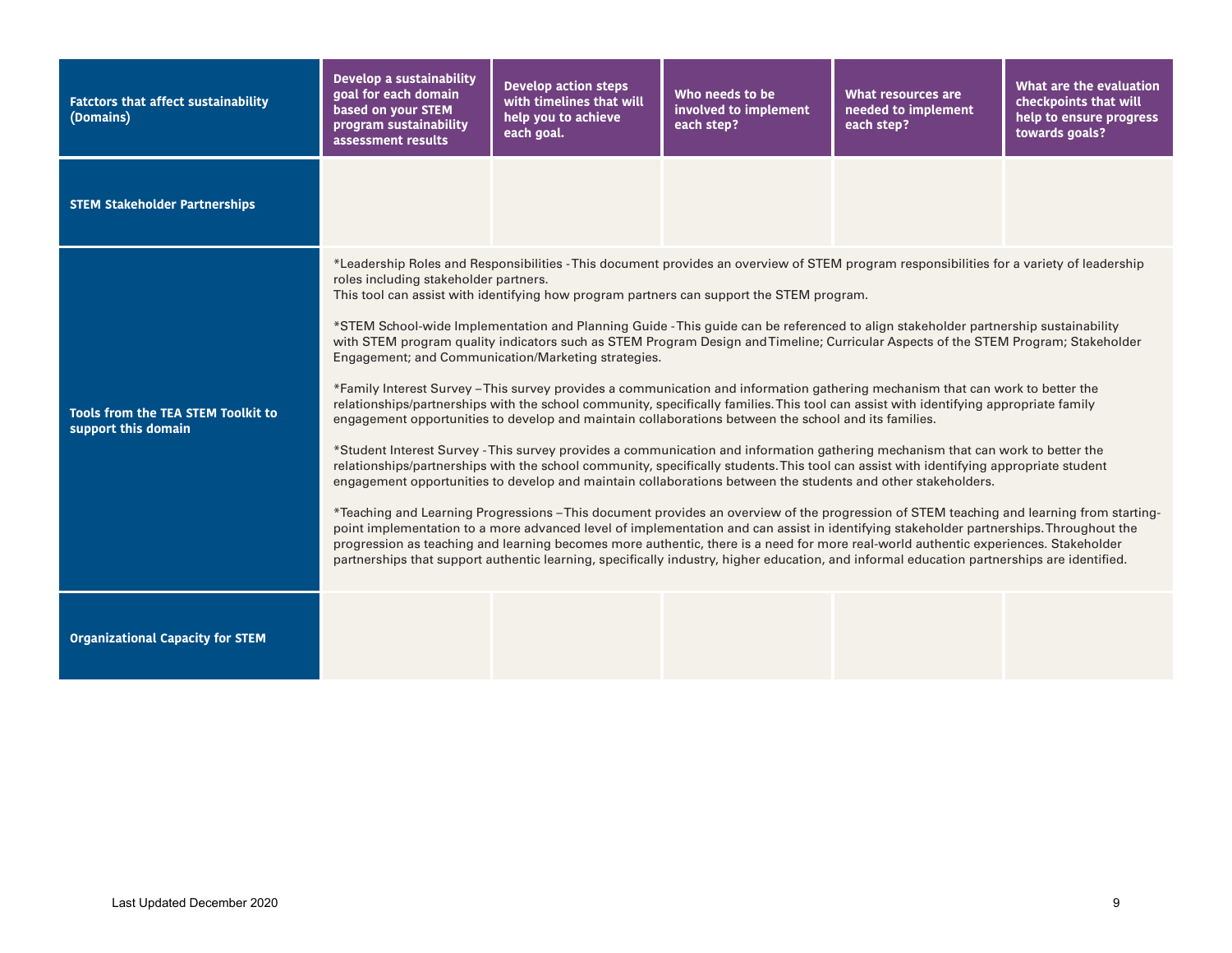| <b>Fatctors that affect sustainability</b><br>(Domains)          | Develop a sustainability<br>goal for each domain<br>based on your STEM<br>program sustainability<br>assessment results                                                                                                                                                                                                                                                                                                                                                                                                                                                                                                                                                                                                                                                                                                                                                                                                                                                                                                                                                                                                                                                                                                                                                                                                                                                                                                                                                                                                                                                                                                                                                                                                                                                                                                                                                                                                                                                                                                                                                                                                                                                                      | <b>Develop action steps</b><br>with timelines that will<br>help you to achieve<br>each goal. | Who needs to be<br>involved to implement<br>each step? | What resources are<br>needed to implement<br>each step? | What are the evaluation<br>checkpoints that will<br>help to ensure progress<br>towards goals? |  |  |  |
|------------------------------------------------------------------|---------------------------------------------------------------------------------------------------------------------------------------------------------------------------------------------------------------------------------------------------------------------------------------------------------------------------------------------------------------------------------------------------------------------------------------------------------------------------------------------------------------------------------------------------------------------------------------------------------------------------------------------------------------------------------------------------------------------------------------------------------------------------------------------------------------------------------------------------------------------------------------------------------------------------------------------------------------------------------------------------------------------------------------------------------------------------------------------------------------------------------------------------------------------------------------------------------------------------------------------------------------------------------------------------------------------------------------------------------------------------------------------------------------------------------------------------------------------------------------------------------------------------------------------------------------------------------------------------------------------------------------------------------------------------------------------------------------------------------------------------------------------------------------------------------------------------------------------------------------------------------------------------------------------------------------------------------------------------------------------------------------------------------------------------------------------------------------------------------------------------------------------------------------------------------------------|----------------------------------------------------------------------------------------------|--------------------------------------------------------|---------------------------------------------------------|-----------------------------------------------------------------------------------------------|--|--|--|
| <b>Tools from the TEA STEM Toolkit to</b><br>support this domain | *Teaching and Learning Progressions - This document provides an overview of the progression of STEM teaching and learning from starting-<br>point implementation to a more advanced level of implementation and can assist in identifying professional development needs. Throughout<br>the progression as teaching and learning becomes more authentic, there is a need for more real-world authentic experiences. Stakeholder<br>partnerships that support authentic learning, specifically industry, higher education, and informal education partnerships are identified.<br>*Leadership Roles and Responsibilities - This document provides an overview of STEM program responsibilities for a variety of leadership<br>roles. This tool can assist with identifying the ways in which organizational leaders support a STEM program.<br>*STEM School-wide Implementation and Planning Guide - This guide can be referenced to align organizational capacity sustainability for<br>STEM with STEM program quality indicators such as School Climate, Culture, and Structure; Curricular Aspects of the STEM Program;<br>Stakeholder Engagement; and Communication/Marketing strategies.<br>*Teacher Survey - This survey provides a communication and information gathering mechanism that works to determine the capacity<br>of teachers in regard to STEM teaching and learning and beliefs about STEM education. This tool can assist with identifying appropriate<br>professional development opportunities for teachers.<br>*STEM Needs Assessment-This assessment works to determine the specific needs of the STEM program. Information gathered from this<br>assessment can assist in identifying appropriate human capital resources, as well as instructional/programmatic resources.<br>*High-Quality STEM Model Identification Guide –This rubric provides an overview of STEM program models at various levels of immersion:<br>Exploratory Model (Starting Point); Introductory Model (Developing); Partial Immersion (Intermediate); Full Immersion (Advanced). This tool<br>can assist a district/campus in determining which model is aligned to current programming. |                                                                                              |                                                        |                                                         |                                                                                               |  |  |  |
| <b>Evaluation of the STEM Program</b>                            |                                                                                                                                                                                                                                                                                                                                                                                                                                                                                                                                                                                                                                                                                                                                                                                                                                                                                                                                                                                                                                                                                                                                                                                                                                                                                                                                                                                                                                                                                                                                                                                                                                                                                                                                                                                                                                                                                                                                                                                                                                                                                                                                                                                             |                                                                                              |                                                        |                                                         |                                                                                               |  |  |  |
| <b>Tools from the TEA STEM Toolkit to</b><br>support this domain | *High-Quality Fidelity of Implementation Rubric – This tool assists in evaluating the quality of the STEM program based on a variety<br>of indicators. Information gathered using this assessment can be used to inform program planning and implementation, demonstrate<br>successes to funders and other key stakeholders, and can provide strong evidence to the public that the program works.                                                                                                                                                                                                                                                                                                                                                                                                                                                                                                                                                                                                                                                                                                                                                                                                                                                                                                                                                                                                                                                                                                                                                                                                                                                                                                                                                                                                                                                                                                                                                                                                                                                                                                                                                                                          |                                                                                              |                                                        |                                                         |                                                                                               |  |  |  |
| <b>Adaptation of the STEM Program</b>                            |                                                                                                                                                                                                                                                                                                                                                                                                                                                                                                                                                                                                                                                                                                                                                                                                                                                                                                                                                                                                                                                                                                                                                                                                                                                                                                                                                                                                                                                                                                                                                                                                                                                                                                                                                                                                                                                                                                                                                                                                                                                                                                                                                                                             |                                                                                              |                                                        |                                                         |                                                                                               |  |  |  |